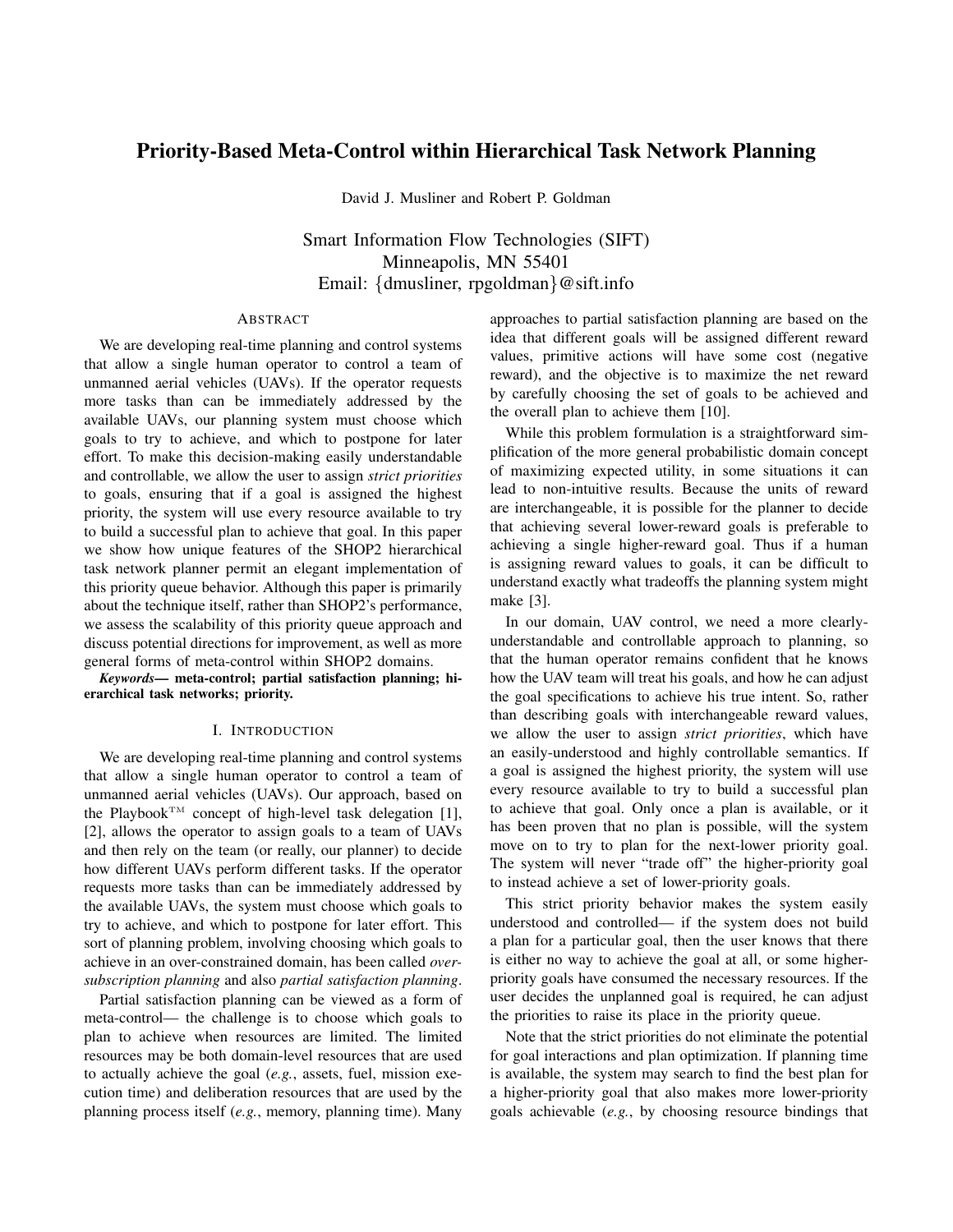leave resources available for the lower-priority goals).

In this paper we show how this priority queue behavior and optimized planning can be implemented by the SHOP2 hierarchical task network (HTN) planner [4]. While all HTN planners are not necessarily capable of such meta-level reasoning, the SHOP2 implementation includes several key features that make this behavior relatively straightforward. Although this paper is primarily about the technique itself, rather than SHOP2's performance, we assess the scalability of this priority queue approach and discuss potential directions for performance improvement, as well as more general forms of meta-control within SHOP2 domains.

# II. THE SIMPLE HIERARCHICAL ORDERED PLANNER (SHOP2)

SHOP2 is a modern HTN planner with a relatively clean implementation that has performed well in past planning competitions [4].Another advantage of the SHOP2 planning system is that it is available under a generous open-source license, and is maintained at SourceForge<sup>1</sup>. We have discussed elsewhere the application-based reasons for our preference for HTN over first-principles planning [5], [2], in the context of work on control of autonomous aerial vehicles.

Like other HTN planners, and unlike first-principles planners, SHOP2 searches top-down from a task or set of tasks, rather than chaining together primitive actions. SHOP2 and other HTN planners *decompose* complex tasks into more primitive sub-tasks (*methods*), thus building a plan tree that terminates at leaves corresponding to primitive actions (*operators*). As in earlier action representation languages, SHOP2 operators have separate add and delete lists, rather than effects, and SHOP2's variables are untyped. SHOP2 can also use more standard PDDL action representations, but we do not use them in this paper.

In addition to actions, SHOP2's language provides *methods* for describing how to perform complex tasks. A method definition associates a task with a set of preconditions and a task network. When the preconditions are satisfied,a task that matches the task in the method definition can be decomposed to the given task network. Task networks are lists of tasks that may be constrained to be :ordered, or that can be executed in any order (:unordered).

Figure 1 shows several operator and method definitions that form part of our very simple example domain. The example shows that to prosecute a target, we must build a plan that first performs the !lase-target operator and then the !strike-target operator.

In this encoding, we follow the convention that primitive *operator* names begin with '!' and, since SHOP2 does not search over possible parameter bindings for operators, we wrap each operator in a similarly-named *method* that checks preconditions and supports search (in this case, over

```
(:operator (!lase-target ?uav ?target-id)<br>((has-laser ?uav)) :: preconditions
                        ;; preconditions<br>;; delete-list
  ((has-laser ?uav))
  ()) ; add-list(:operator (!strike-target ?uav ?target-id )
  ((has-missile ?uav)) ;; preconditions
  ((has-missile ?uav)) ;; delete-list
  ()) ; add-list(:method (lase-target ?uav ?target-id)
   ((has-laser ?uav)) ;; precondition
   (!lase-target ?uav ?target-id))
(:method (strike-target ?uav ?target-id)
   ((has-missile ?uav)) ;; precondition
   (!strike-target ?uav ?target-id))
(:method (prosecute-target ?lasing-uav
            ?striking-uav ?target-id ?priority)
   () ;; no preconditions
        ;; task network, :ordered by default
   ((lase-target ?lasing-uav ?target-id)
```
Figure 1: Simple methods that implement the domain-level prosecute-target play.

(strike-target ?striking-uav ?target-id)))

which UAV will perform each task). Also, this very simple encoding indicates that using the !lase-target operator actually deletes the has-laser predicate for the chosen UAV. While this is not very realistic, it effectively stops the planner from planning to use that UAV's laser for a different task at the same time. When this task is completed (or fails), we expect the planner to be re-run with a new/revised initial state and planning problem (task priority queue), so the system will re-consider how to use the UAV's laser at that time. We have used the same simplification for the has-missile predicate, meaning that a single UAV can only shoot at a single target at a time; a more complex multi-missile model could be easily added.

The full SHOP2 language and planner are capable of representing and reasoning about many other more complicated domain aspects that have been omitted, such as action durations, more complex resource models, conditional action effects, *etc*. In this paper, we are concerned with a different aspect: how can we give the planner a prioritized list of prosecute-target tasks and cause it to search for optimized solutions that respect the strict priority semantics?

SHOP2 does include a very limited form of optimization, which minimizes the sum of a user-defined cost function applied to each of the steps of a plan. This optimization is performed using branch-and-bound, and can be time-limited. The key to our strict priority planning is to exploit this optimization behavior.

### III. MAKING SHOP2 RESPECT PRIORITIES

The simplest way to get SHOP2 to plan for tasks while respecting strict priority is to use a scaled cost function that

```
1http://sourceforge.net/projects/shop
```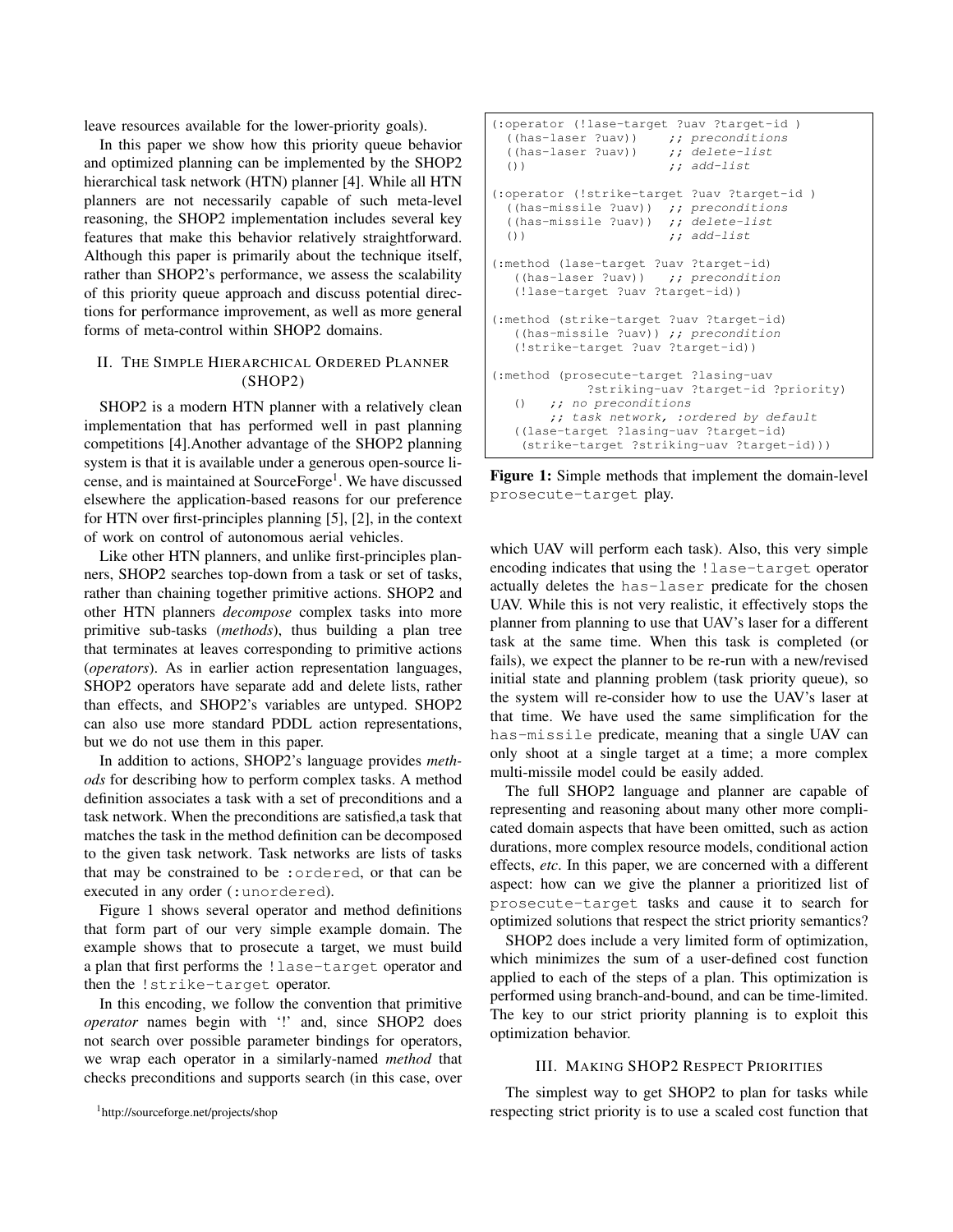```
;; an internal primitive that just costs ?cost
(:operator (!!charge-cost ?cost)
        ((numberp ?cost))
        ()
        ()
       ?cost
 ;; the real method, with new priority argument
(:method (prosecute-target ?lasing-uav
             ?striking-uav ?target-id ?priority)
  () ;; no preconditions
       ;; task network, :ordered by default
  ((lase-target ?lasing-uav ?target-id)
   (strike-target ?striking-uav ?target-id)))
 ;; the skip method
(:method (prosecute-target ?lasing-uav
            ?striking-uav ?target-id ?priority)
        ;; pre: compute penalty based on priority
  ((assign ?cost (compute-cost ?priority)))
       ;; task network: charge penalty
  ((!!charge-cost ?cost)))
```
Figure 2: The most trivial approach to enforcing strict priorities: each top-level method requires a "skip" method.

will tell the planner that skipping (not planning to achieve) a higher-priority task is more costly than skipping any number of lower-priority tasks. Since the priority queue is presented to the planner all at once, it is easy to compute cost values that enforce this criterion. We then tell SHOP2 that, for each top-level task (play) that can be on the priority queue there are one or more methods that really achieve the goal and one "skip" method that does not. Choosing the skip method will incur the priority-based cost.

Figure 2 illustrates this approach in simple form for our running example. While workable, this approach has several significant disadvantages. Most importantly, it requires that every top-level task have a custom-built "skip" method which has the same invocation conditions as the method(s) that really accomplish the task. While the construction of the skip methods could be easily automated, they still make it somewhat more challenging to determine whether a plan really achieves all of the goals or not; one must look one level down in the plan decomposition to see whether the chosen method results in an immediate !!charge-cost call or not. Another minor annoyance is the need to include the priority parameter in every top-level method, when that value has no real meaning to the task itself, just to the planner's consideration of the task (and hence the parameter is never referenced within the non-skip methods).

Figure 3 illustrates a more elegant approach to accomplishing the same strict-priority planning. Rather than replicating skip methods for every top-level method at the domain level, we instead have just two meta-level methods that apply strict-priority planning semantics to all methods. Instead of invoking a desired top-level task directly, the priority queue will include invocations of the plan-for method,

```
;; Really plan for a prioritized task
(:method (plan-for ?priority ?taskspec)
  () ;; no preconditions
  ((:task . ?taskspec)))
 ;; Skip planning for a prioritized task
(:method (plan-for ?priority ?taskspec)
  ((assign ?cost (compute-cost ?priority)))
  ((!!charge-cost ?cost)))
;; Example priority=3 task invocation:
;; (plan-for 3 (prosecute-target ?L ?S target-12))
```
Figure 3: This cleaner approach uses generalized meta-level methods to implement strict priorities without task-specific skip methods.

as shown in the figure. Then the planner will either use the first method, which reduces to actually planning for the task specification, or the second, generic skip method, which charges the penalty cost as before. The key trick here is in the first method, which really plans for an arbitrary task specification by taking advantage of SHOP2's very flexible unification system and its Lisp underpinnings. The ?taskspec parameter can unify to a full task invocation specification (*e.g.*, (prosecute-target ?L ?S target-12)) and the method uses the  $\cdot$  operator to join that task specification into the method's task network.

As a result, there is no need to replicate skip methods or modify top-level tasks with unused priority arguments. Furthermore, detecting whether a prioritized task is actually planned-for is easier because the plan either will or will not include a method that corresponds to the task specification (*e.g.*, prosecute-target).

## IV. EVALUATION

While our investigation is fairly new, we have conducted early experiments to assess the scalability of this prioritized plan optimization approach. As in the illustrations shown here, our experimental domains omit many details of the more realistic UAV planning problem, including action durations and UAV-selection heuristics that depend on travel distances and fuel levels. We expect that those aspects are not the primary source of complexity; rather, the scale issues arise from the large number of potential asset allocation choices (*i.e.*, which UAV performs which task).

To explore the approach's scalability, we created a set of very simple planning domains that included different numbers of prosecute-target tasks  $(T)$  and different numbers of laser-equipped UAVs (L) and missile-equipped UAVs  $(M)$ . Since each prosecute-target task requires one of each UAV type, the total number of possible assignments is  $(L!M!/((L-T)!(M-T)!))$  when  $L \geq T$  and  $M \geq T$ . When there are more tasks than can be satisfied by the available UAVs, the planner must choose a subset to satisfy  $(T!/(R!(T - R))!$  choices, where  $R = min(L, M))$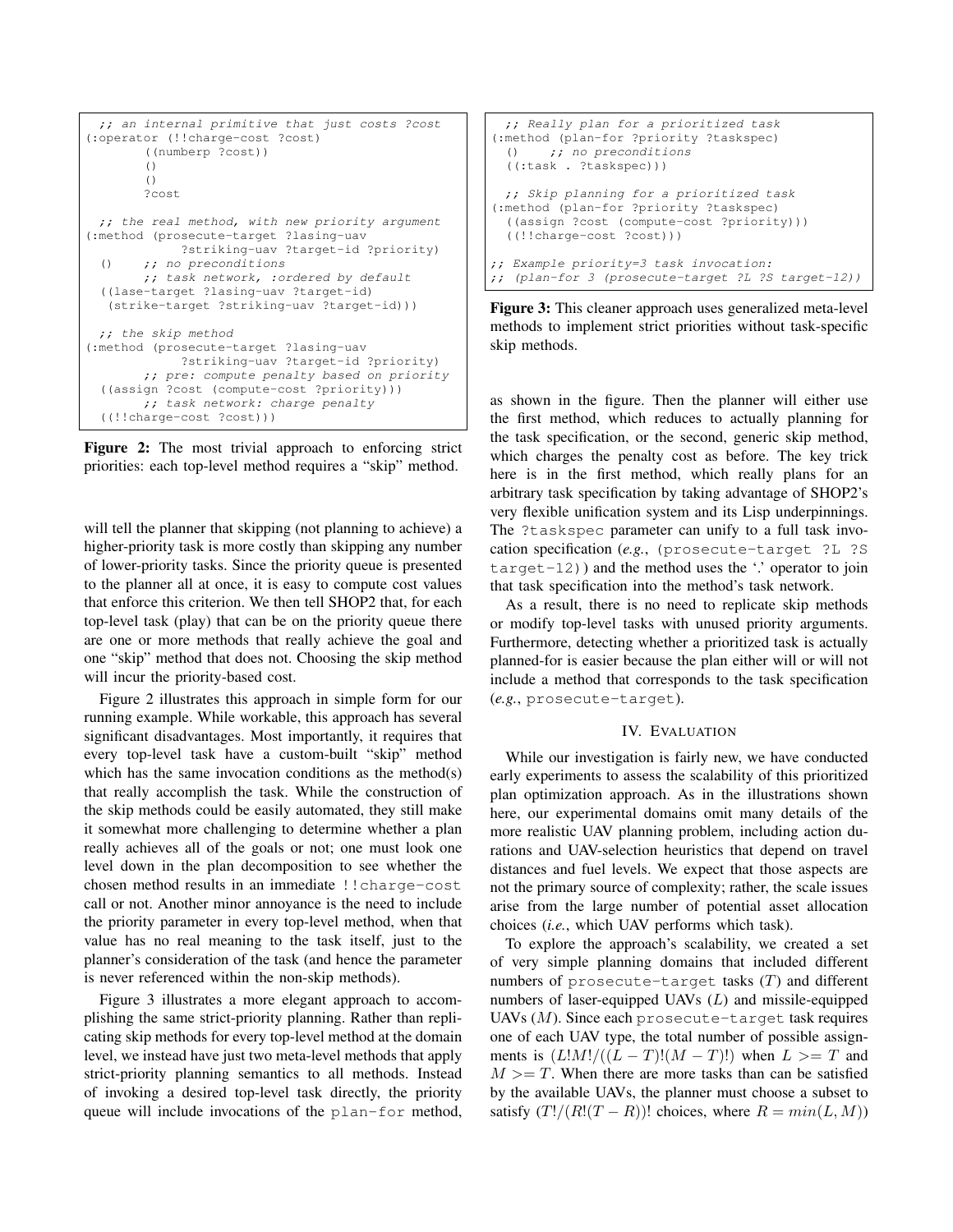

Figure 4: Planning time scales exponentially but still acceptably when SHOP2 is asked to only return a single optimal plan.

and then consider the alternative asset assignments, giving  $(L!M!/((L-R)!(M-R)!))$  permutations for each subset choice. For our test domains, where each task had a different priority but all UAV assignments are of equal value, the number of optimal plans is not increased as  $T$  exceeds  $R$ , because the optimal plans all fail to achieve the lower  $T - R$ goals.

Figure 4 shows the resulting planning time for different numbers of prioritized tasks when the domain includes six laser-equipped UAVs  $(L = 6)$  and five missile-equipped UAVs  $(M = 5)$ . We tested SHOP2 in three different modes, returning a single optimal plan (Opt-1), all the optimal plans (Opt-all), or all the plans regardless of optimality (All). As expected, returning a single optimal plan is faster than returning all the optimal plans. However, we were surprised that returning all the plans, regardless of cost, is so much faster than returning all the optimal plans (at least for  $T < 5$ , when the All mode does not run out of memory). While some computation is clearly needed to calculate and compare costs, the Opt-all mode should be able to quickly prune many plans. For example, all the tasks can be accomplished whenever  $T < 6$ , so any plans that involve skipping goals should be immediately pruned before being fleshed out fully. Nevertheless, Opt-all was a full order of magnitude slower than the non-optimizing algorithm. These early results may indicate that significant improvements may be identified by comparing the optimizing and non-optimizing algorithms.

### V. RELATED WORK

Early work in over-subscription scheduling emphasized domain-specific greedy algorithms that schedule higher priority tasks first and then perform local revisions/repairs [6], [7]. A more recent survey found that simulated annealing worked best for scheduling oversubscribed satellite observations [8]. Over-subscription *planning* has received little attention until fairly recently. Some partial satisfaction planning approaches rely on using heuristics to select a subset of goals and then building plans to match [9], [10]. Other techniques integrate goal-selection and plan-construction and use advanced heuristics to guide both [11], [12]. However, all of these methods have been developed in the context of first-principles planners, rather than the more powerful HTN framework.

By integrating the cost of skipping a goal into the normal plan cost optimization framework, our approach allows a single unified HTN planning algorithm to address both goal selection and plan construction. However, we have not yet developed any heuristic guidance methods that can "understand" the representational trick of Figure 3. We may be able to build on recent preference-based planning extensions of SHOP2 [13].

#### VI. CONCLUSION AND FUTURE DIRECTIONS

We have illustrated two domain modeling techniques that allow the SHOP2 HTN planner to control its own goals and thus, indirectly, its level of planning effort. The second, more elegant technique is both domain-independent and broadly generalizable to other forms of goal selection criterion, beyond the strict priority scheme we have used for our UAV tasking problem. In earlier work, we demonstrated a related technique in which SHOP2's optimization mode is used to address over-constrained problems by relaxing temporal constraints [14]. These techniques just scratch the surface of the full potential for meta-control and complex reasoning within SHOP2. For example, we could easily implement goal pruning based on planning time, so that as the planner's runtime grows or a deadline approaches, the planner sheds less-important goals.

#### ACKNOWLEDGMENTS

This work was supported by the U.S. Army Aviation Applied Technology Directorate under SBIR Contract W911W6-08-C-0066. Any opinions, findings, conclusions, or recommendations expressed in this material are those of the authors and do not necessarily reflect the views of the U.S. Government.

#### **REFERENCES**

- [1] C. A. Miller, M. J. S. Pelican, and R. P. Goldman, ""Tasking" interfaces for flexible interaction with automation: Keeping the user in control," in *Proceedings of the Conference on Human Interation with Complex Systems*, April - May 2000.
- [2] C. A. Miller, R. P. Goldman, H. B. Funk, P. Wu, and B. Pate, "A playbook approach to variable autonomy control: Application for control of multiple, heterogeneous unmanned air vehicles," in *Proc. American Helicopter Society 60th Annual Forum*, June 2004, pp. 2146–2157.